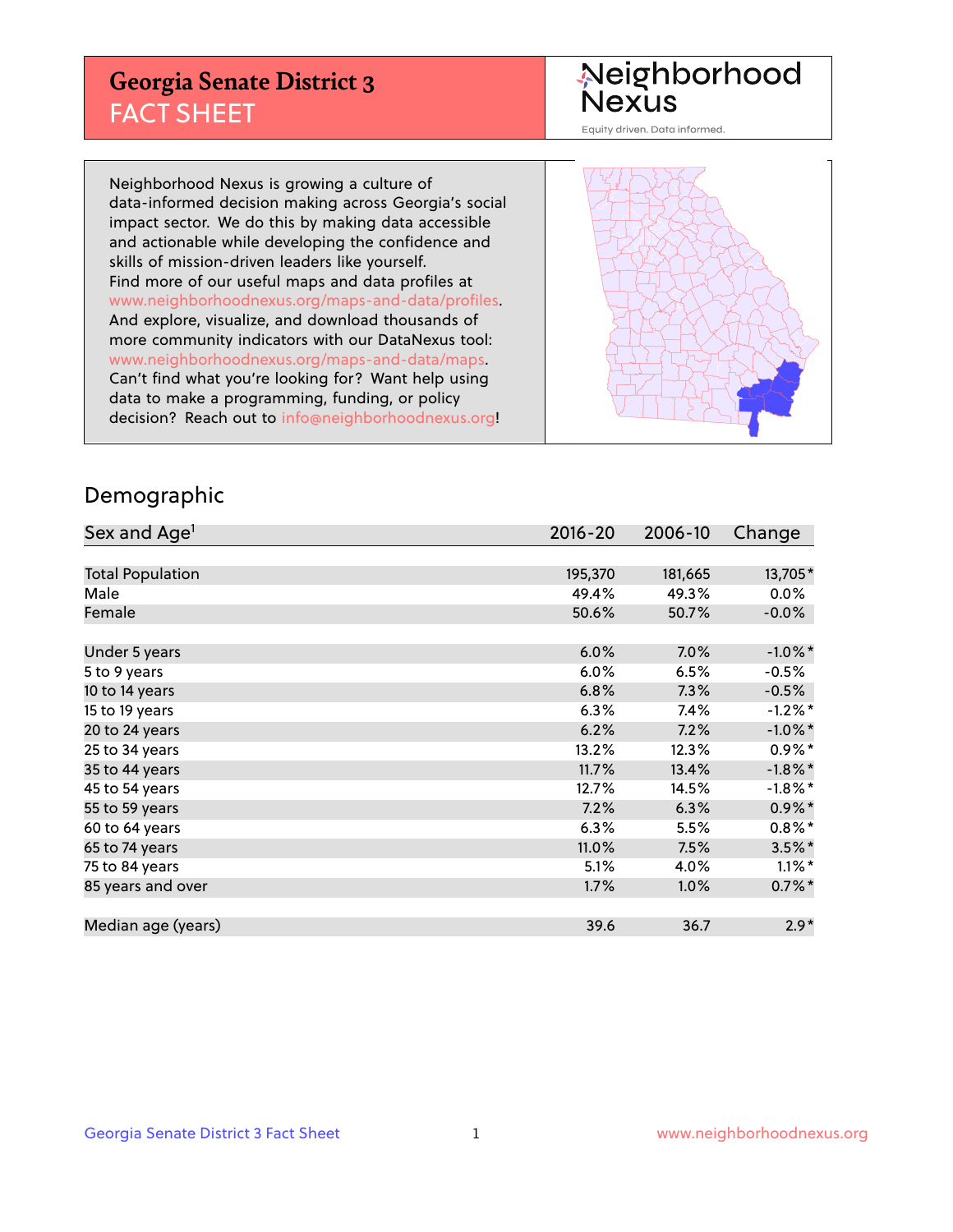## Demographic, continued...

| Race <sup>2</sup>                                            | $2016 - 20$ | 2006-10 | Change     |
|--------------------------------------------------------------|-------------|---------|------------|
| <b>Total population</b>                                      | 195,370     | 181,665 | 13,705*    |
| One race                                                     | 96.4%       | 98.5%   | $-2.1\%$ * |
| White                                                        | 70.3%       | 72.0%   | $-1.8\%$ * |
| <b>Black or African American</b>                             | 22.9%       | 23.8%   | $-0.9%$    |
| American Indian and Alaska Native                            | 0.4%        | 0.3%    | 0.2%       |
| Asian                                                        | 1.5%        | 1.0%    | $0.5%$ *   |
| Native Hawaiian and Other Pacific Islander                   | 0.1%        | 0.1%    | 0.0%       |
| Some other race                                              | 1.2%        | 1.3%    | $-0.1%$    |
| Two or more races                                            | 3.6%        | 1.5%    | $2.1\%$ *  |
| Race alone or in combination with other race(s) <sup>3</sup> | $2016 - 20$ | 2006-10 | Change     |
| Total population                                             | 195,370     | 181,665 | 13,705*    |
| White                                                        | 73.2%       | 73.3%   | $-0.1%$    |
| <b>Black or African American</b>                             | 25.1%       | 24.6%   | 0.5%       |
| American Indian and Alaska Native                            | 1.1%        | 0.7%    | 0.3%       |
| Asian                                                        | 2.4%        | 1.3%    | $1.0\%$ *  |
| Native Hawaiian and Other Pacific Islander                   | 0.1%        | 0.2%    | $-0.1%$    |
| Some other race                                              | 2.0%        | 1.5%    | 0.5%       |
|                                                              |             |         |            |
| Hispanic or Latino and Race <sup>4</sup>                     | $2016 - 20$ | 2006-10 | Change     |
| Total population                                             | 195,370     | 181,665 | 13,705*    |
| Hispanic or Latino (of any race)                             | 5.7%        | 4.6%    | $1.1\%$ *  |
| Not Hispanic or Latino                                       | 94.3%       | 95.4%   | $-1.1\%$ * |
| White alone                                                  | 67.0%       | 69.1%   | $-2.1\%$ * |
| Black or African American alone                              | 22.7%       | 23.6%   | $-0.9%$    |
| American Indian and Alaska Native alone                      | 0.4%        | 0.3%    | 0.1%       |
| Asian alone                                                  | 1.5%        | 1.0%    | 0.5%       |
| Native Hawaiian and Other Pacific Islander alone             | 0.1%        | 0.0%    | 0.1%       |
| Some other race alone                                        | 0.1%        | 0.1%    | $-0.0%$    |
| Two or more races                                            | 2.6%        | 1.3%    | $1.2\%$ *  |
| U.S. Citizenship Status <sup>5</sup>                         | $2016 - 20$ | 2006-10 | Change     |
|                                                              |             |         |            |
| Foreign-born population                                      | 8,576       | 6,055   | $2,521*$   |
| Naturalized U.S. citizen                                     | 48.0%       | 36.0%   | 12.0%*     |
| Not a U.S. citizen                                           | 52.0%       | 64.0%   | $-12.0%$   |
| Citizen, Voting Age Population <sup>6</sup>                  | 2016-20     | 2006-10 | Change     |
|                                                              |             |         |            |
| Citizen, 18 and over population                              | 147,220     | 132,394 | 14,826*    |
| Male                                                         | 48.5%       | 48.8%   | $-0.3%$    |
| Female                                                       | 51.5%       | 51.2%   | 0.3%       |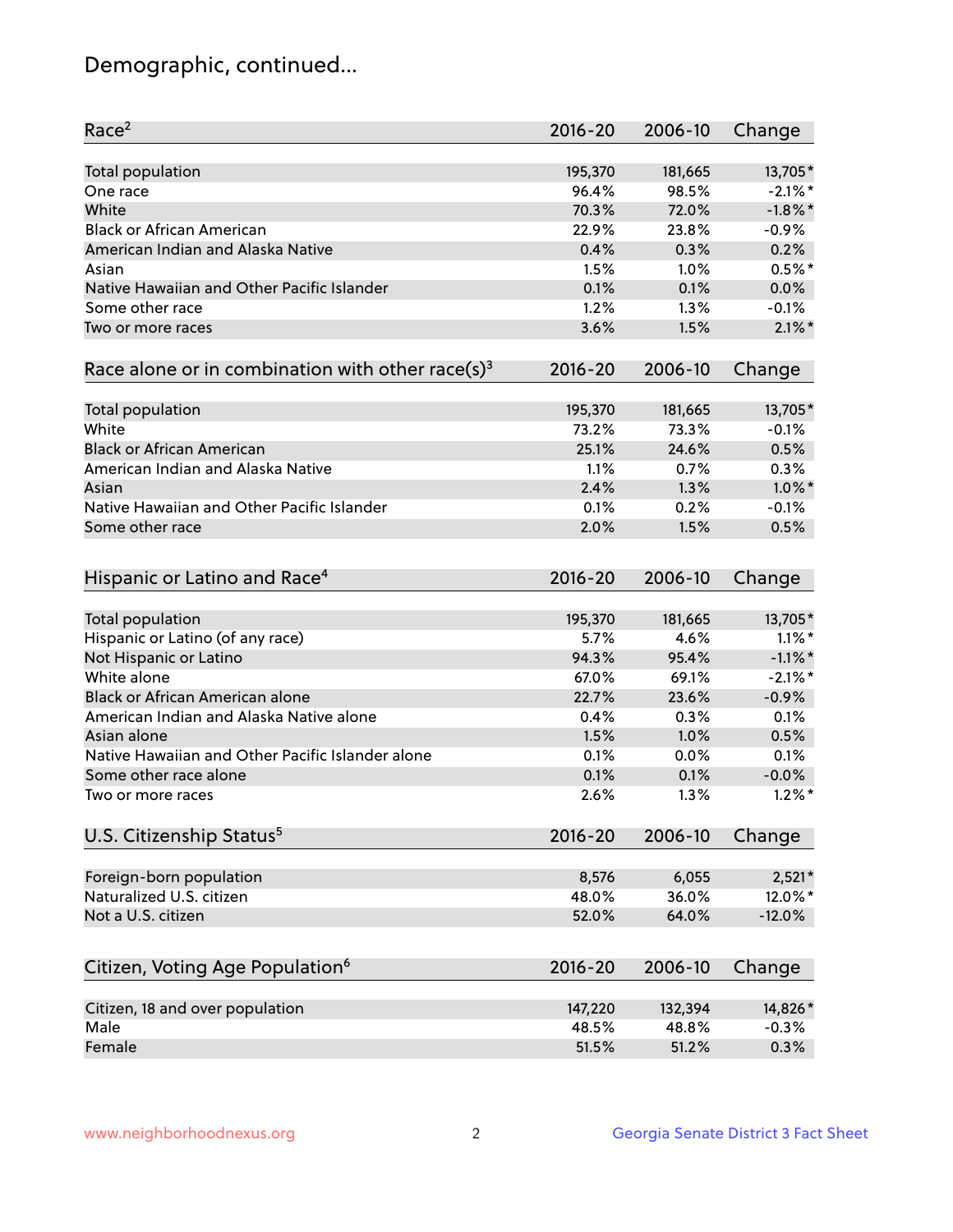#### Economic

| Income <sup>7</sup>                                 | $2016 - 20$ | 2006-10 | Change     |
|-----------------------------------------------------|-------------|---------|------------|
|                                                     |             |         |            |
| All households                                      | 74,955      | 68,641  | $6,315*$   |
| Less than \$10,000                                  | 7.3%        | 9.5%    | $-2.2%$ *  |
| \$10,000 to \$14,999                                | 5.1%        | 6.7%    | $-1.7\%$ * |
| \$15,000 to \$24,999                                | 11.5%       | 11.1%   | 0.4%       |
| \$25,000 to \$34,999                                | 10.5%       | 11.5%   | $-1.0%$    |
| \$35,000 to \$49,999                                | 13.2%       | 15.2%   | $-2.0\%$ * |
| \$50,000 to \$74,999                                | 17.1%       | 19.3%   | $-2.2\%$ * |
| \$75,000 to \$99,999                                | 12.5%       | 11.6%   | 0.9%       |
| \$100,000 to \$149,999                              | 14.6%       | 9.7%    | 4.8%*      |
| \$150,000 to \$199,999                              | 4.5%        | 3.1%    | $1.5\%$ *  |
| \$200,000 or more                                   | 3.6%        | 2.3%    | $1.4\%$ *  |
| Median household income (dollars)                   | 53,187      | 45,708  | 7,479*     |
| Mean household income (dollars)                     | 72,124      | 59,922  | 12,202*    |
| With earnings                                       | 72.0%       | 77.3%   | $-5.2%$ *  |
| Mean earnings (dollars)                             | 70,064      | 58,364  | 11,700*    |
| <b>With Social Security</b>                         | 38.0%       | 30.9%   | $7.1\%$ *  |
| Mean Social Security income (dollars)               | 20,243      | 15,461  | 4,782*     |
| With retirement income                              | 23.3%       | 19.8%   | $3.5\%$ *  |
| Mean retirement income (dollars)                    | 31,311      | 24,726  | $6,585*$   |
| With Supplemental Security Income                   | 7.1%        | 4.4%    | $2.7\%$ *  |
| Mean Supplemental Security Income (dollars)         | 8,869       | 7,161   | 1,708*     |
| With cash public assistance income                  | 1.8%        | 1.3%    | 0.5%       |
| Mean cash public assistance income (dollars)        | 953         | 3,035   | $-2,082$   |
| With Food Stamp/SNAP benefits in the past 12 months | 15.2%       | 10.3%   | 4.9%*      |
|                                                     |             |         |            |
| Families                                            | 50,511      | 47,442  | $3,069*$   |
| Less than \$10,000                                  | 5.0%        | 6.5%    | $-1.5%$ *  |
| \$10,000 to \$14,999                                | 4.2%        | 4.1%    | 0.1%       |
| \$15,000 to \$24,999                                | 8.5%        | 9.2%    | $-0.7%$    |
| \$25,000 to \$34,999                                | 8.3%        | 10.1%   | $-1.8\%$ * |
| \$35,000 to \$49,999                                | 12.5%       | 14.5%   | $-2.0%$    |
| \$50,000 to \$74,999                                | 18.2%       | 22.4%   | $-4.2%$ *  |
| \$75,000 to \$99,999                                | 13.9%       | 14.4%   | $-0.5%$    |
| \$100,000 to \$149,999                              | 18.7%       | 12.3%   | $6.5%$ *   |
| \$150,000 to \$199,999                              | 6.0%        | 3.6%    | $2.4\%$ *  |
| \$200,000 or more                                   | 4.6%        | 2.9%    | $1.7\%$ *  |
| Median family income (dollars)                      | 65,322      | 56,302  | $9,020*$   |
| Mean family income (dollars)                        | 82,971      | 68,624  | 14,348*    |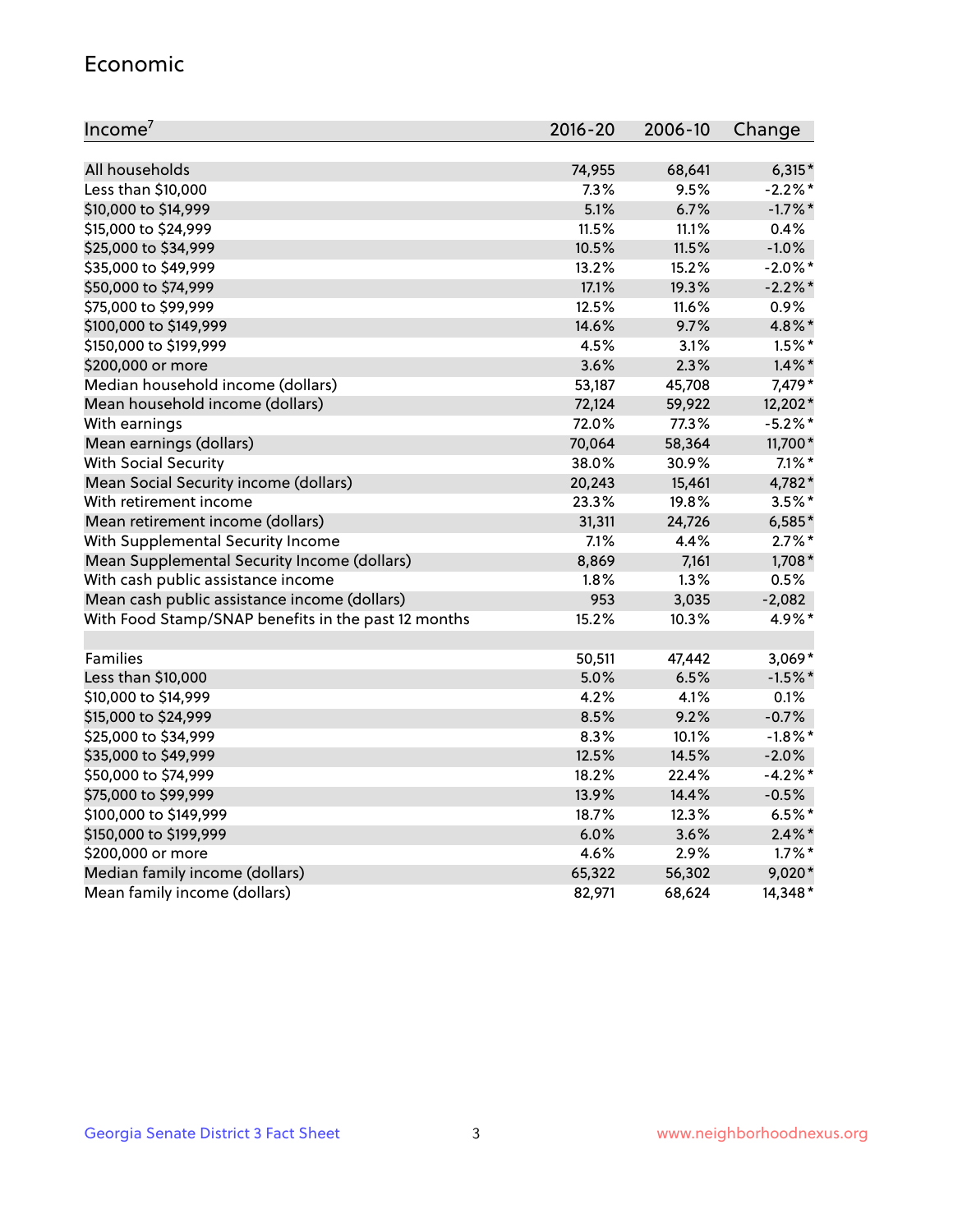## Economic, continued...

| Income, continued <sup>8</sup>                                        | $2016 - 20$ | 2006-10 | Change   |
|-----------------------------------------------------------------------|-------------|---------|----------|
|                                                                       |             |         |          |
| Nonfamily households                                                  | 24,444      | 21,198  | $3,246*$ |
| Median nonfamily income (dollars)                                     | 30,689      | 26,881  | 3,807*   |
| Mean nonfamily income (dollars)                                       | 45,926      | 37,792  | 8,135*   |
|                                                                       |             |         |          |
| Median earnings for workers (dollars)                                 | 31,579      | 27,255  | $4,324*$ |
| Median earnings for male full-time, year-round workers<br>(dollars)   | 47,006      | 40,548  | $6,457*$ |
| Median earnings for female full-time, year-round workers<br>(dollars) | 36,324      | 30,730  | 5,594*   |
| Per capita income (dollars)                                           | 29,122      | 23,564  | $5,558*$ |
|                                                                       |             |         |          |
| Families and People Below Poverty Level <sup>9</sup>                  | $2016 - 20$ | 2006-10 | Change   |
|                                                                       |             |         |          |
| <b>All families</b>                                                   | 13.7%       | 13.5%   | 0.2%     |
| With related children under 18 years                                  | 24.1%       | 20.7%   | 3.4%     |
| With related children under 5 years only                              | 27.8%       | 24.7%   | 3.1%     |
| Married couple families                                               | 6.3%        | 5.7%    | 0.7%     |
| With related children under 18 years                                  | 9.1%        | 6.7%    | 2.3%     |
| With related children under 5 years only                              | 6.4%        | 7.4%    | $-1.0%$  |
| Families with female householder, no husband present                  | 34.4%       | 39.1%   | $-4.7%$  |
| With related children under 18 years                                  | 47.6%       | 48.6%   | $-1.0%$  |
| With related children under 5 years only                              | 58.1%       | 65.6%   | $-7.5%$  |
|                                                                       |             |         |          |
| All people                                                            | 17.2%       | 16.8%   | 0.5%     |
| Under 18 years                                                        | 27.8%       | 24.3%   | 3.5%     |
| Related children under 18 years                                       | 27.2%       | 24.2%   | 3.0%     |
| Related children under 5 years                                        | 31.8%       | 31.9%   | $-0.1%$  |
| Related children 5 to 17 years                                        | 25.4%       | 21.2%   | 4.2%     |
| 18 years and over                                                     | 14.1%       | 14.2%   | $-0.0%$  |
| 18 to 64 years                                                        | 15.7%       | 14.8%   | 1.0%     |
| 65 years and over                                                     | 8.9%        | 11.3%   | $-2.4%$  |
| People in families                                                    | 15.0%       | 14.8%   | 0.2%     |
| Unrelated individuals 15 years and over                               | 27.5%       | 26.9%   | 0.6%     |
|                                                                       |             |         |          |
| Non-Hispanic white people                                             | 11.8%       | 11.5%   | 0.2%     |
| Black or African-American people                                      | 29.8%       | 30.5%   | $-0.8%$  |
| Asian people                                                          | 14.6%       | 5.4%    | 9.2%     |
| Hispanic or Latino people                                             | 29.2%       | 27.0%   | 2.2%     |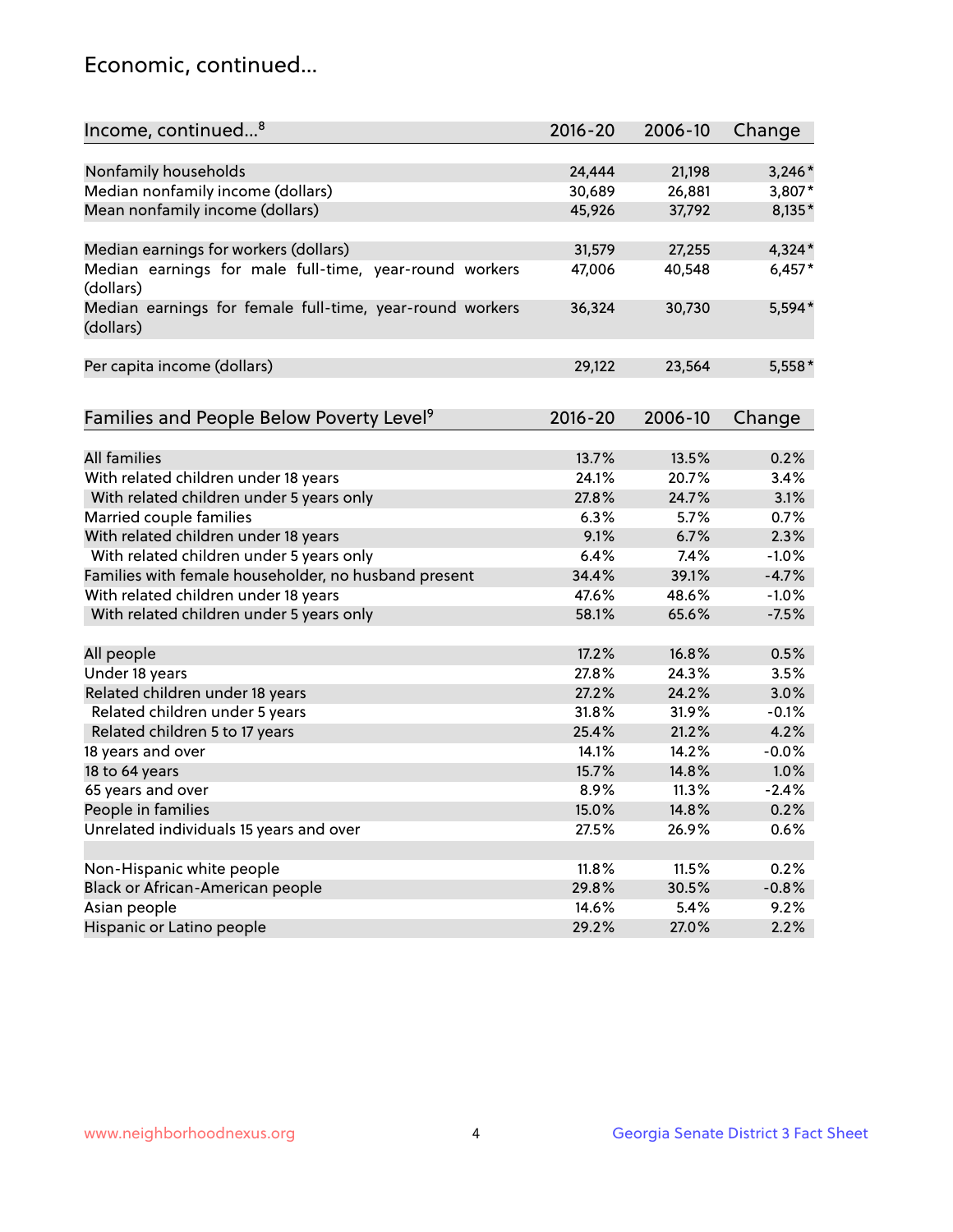## Employment

| Population 16 years and over<br>141,076<br>14,793*<br>155,868<br>In labor force<br>57.9%<br>63.0%<br>$-5.1\%$ *<br>Civilian labor force<br>55.3%<br>60.5%<br>$-5.2%$ *<br>Employed<br>52.1%<br>55.6%<br>$-3.5%$ *<br>Unemployed<br>$-1.8%$<br>3.2%<br>4.9%<br><b>Armed Forces</b><br>2.6%<br>2.5%<br>0.1%<br>Not in labor force<br>$5.1\%$ *<br>42.1%<br>37.0%<br>Civilian labor force<br>792<br>86,139<br>85,347<br>5.7%<br><b>Unemployment Rate</b><br>8.1%<br>$-2.4%$<br>Females 16 years and over<br>79,736<br>72,076<br>7,660*<br>In labor force<br>56.4%<br>$-4.0\%$ *<br>52.4%<br>Civilian labor force<br>$-4.1\%$ *<br>52.2%<br>56.2%<br>Employed<br>49.0%<br>51.9%<br>$-3.0%$<br>Own children of the householder under 6 years<br>12,064<br>13,954<br>$-1,890*$<br>59.9%<br>60.6%<br>All parents in family in labor force<br>$-0.7%$<br>Own children of the householder 6 to 17 years<br>$-426$<br>28,150<br>28,576<br>All parents in family in labor force<br>67.4%<br>72.3%<br>$-4.9%$<br>Industry <sup>11</sup><br>$2016 - 20$<br>2006-10<br>Change<br>Civilian employed population 16 years and over<br>78,403<br>2,826<br>81,229<br>Agriculture, forestry, fishing and hunting, and mining<br>$-0.3%$<br>1.4%<br>1.7%<br>$-2.1\%$ *<br>Construction<br>6.7%<br>8.9%<br>Manufacturing<br>8.7%<br>8.6%<br>0.1%<br>Wholesale trade<br>1.6%<br>$-0.7%$<br>2.3%<br>Retail trade<br>$1.8\%$ *<br>13.8%<br>12.0%<br>Transportation and warehousing, and utilities<br>6.3%<br>6.3%<br>0.0%<br>Information<br>0.1%<br>1.5%<br>1.4%<br>Finance and insurance, and real estate and rental and leasing<br>4.2%<br>4.4%<br>$-0.1%$<br>Professional, scientific, and management, and administrative<br>$2.4\%$ *<br>11.0%<br>8.6%<br>and waste management services<br>Educational services, and health care and social assistance<br>20.9%<br>19.5%<br>$1.5\%$ * | Employment Status <sup>10</sup>                                             | 2016-20 | 2006-10 | Change  |
|------------------------------------------------------------------------------------------------------------------------------------------------------------------------------------------------------------------------------------------------------------------------------------------------------------------------------------------------------------------------------------------------------------------------------------------------------------------------------------------------------------------------------------------------------------------------------------------------------------------------------------------------------------------------------------------------------------------------------------------------------------------------------------------------------------------------------------------------------------------------------------------------------------------------------------------------------------------------------------------------------------------------------------------------------------------------------------------------------------------------------------------------------------------------------------------------------------------------------------------------------------------------------------------------------------------------------------------------------------------------------------------------------------------------------------------------------------------------------------------------------------------------------------------------------------------------------------------------------------------------------------------------------------------------------------------------------------------------------------------------------------------------------------------------------------------------------------------------------------------|-----------------------------------------------------------------------------|---------|---------|---------|
|                                                                                                                                                                                                                                                                                                                                                                                                                                                                                                                                                                                                                                                                                                                                                                                                                                                                                                                                                                                                                                                                                                                                                                                                                                                                                                                                                                                                                                                                                                                                                                                                                                                                                                                                                                                                                                                                  |                                                                             |         |         |         |
|                                                                                                                                                                                                                                                                                                                                                                                                                                                                                                                                                                                                                                                                                                                                                                                                                                                                                                                                                                                                                                                                                                                                                                                                                                                                                                                                                                                                                                                                                                                                                                                                                                                                                                                                                                                                                                                                  |                                                                             |         |         |         |
|                                                                                                                                                                                                                                                                                                                                                                                                                                                                                                                                                                                                                                                                                                                                                                                                                                                                                                                                                                                                                                                                                                                                                                                                                                                                                                                                                                                                                                                                                                                                                                                                                                                                                                                                                                                                                                                                  |                                                                             |         |         |         |
|                                                                                                                                                                                                                                                                                                                                                                                                                                                                                                                                                                                                                                                                                                                                                                                                                                                                                                                                                                                                                                                                                                                                                                                                                                                                                                                                                                                                                                                                                                                                                                                                                                                                                                                                                                                                                                                                  |                                                                             |         |         |         |
|                                                                                                                                                                                                                                                                                                                                                                                                                                                                                                                                                                                                                                                                                                                                                                                                                                                                                                                                                                                                                                                                                                                                                                                                                                                                                                                                                                                                                                                                                                                                                                                                                                                                                                                                                                                                                                                                  |                                                                             |         |         |         |
|                                                                                                                                                                                                                                                                                                                                                                                                                                                                                                                                                                                                                                                                                                                                                                                                                                                                                                                                                                                                                                                                                                                                                                                                                                                                                                                                                                                                                                                                                                                                                                                                                                                                                                                                                                                                                                                                  |                                                                             |         |         |         |
|                                                                                                                                                                                                                                                                                                                                                                                                                                                                                                                                                                                                                                                                                                                                                                                                                                                                                                                                                                                                                                                                                                                                                                                                                                                                                                                                                                                                                                                                                                                                                                                                                                                                                                                                                                                                                                                                  |                                                                             |         |         |         |
|                                                                                                                                                                                                                                                                                                                                                                                                                                                                                                                                                                                                                                                                                                                                                                                                                                                                                                                                                                                                                                                                                                                                                                                                                                                                                                                                                                                                                                                                                                                                                                                                                                                                                                                                                                                                                                                                  |                                                                             |         |         |         |
|                                                                                                                                                                                                                                                                                                                                                                                                                                                                                                                                                                                                                                                                                                                                                                                                                                                                                                                                                                                                                                                                                                                                                                                                                                                                                                                                                                                                                                                                                                                                                                                                                                                                                                                                                                                                                                                                  |                                                                             |         |         |         |
|                                                                                                                                                                                                                                                                                                                                                                                                                                                                                                                                                                                                                                                                                                                                                                                                                                                                                                                                                                                                                                                                                                                                                                                                                                                                                                                                                                                                                                                                                                                                                                                                                                                                                                                                                                                                                                                                  |                                                                             |         |         |         |
|                                                                                                                                                                                                                                                                                                                                                                                                                                                                                                                                                                                                                                                                                                                                                                                                                                                                                                                                                                                                                                                                                                                                                                                                                                                                                                                                                                                                                                                                                                                                                                                                                                                                                                                                                                                                                                                                  |                                                                             |         |         |         |
|                                                                                                                                                                                                                                                                                                                                                                                                                                                                                                                                                                                                                                                                                                                                                                                                                                                                                                                                                                                                                                                                                                                                                                                                                                                                                                                                                                                                                                                                                                                                                                                                                                                                                                                                                                                                                                                                  |                                                                             |         |         |         |
|                                                                                                                                                                                                                                                                                                                                                                                                                                                                                                                                                                                                                                                                                                                                                                                                                                                                                                                                                                                                                                                                                                                                                                                                                                                                                                                                                                                                                                                                                                                                                                                                                                                                                                                                                                                                                                                                  |                                                                             |         |         |         |
|                                                                                                                                                                                                                                                                                                                                                                                                                                                                                                                                                                                                                                                                                                                                                                                                                                                                                                                                                                                                                                                                                                                                                                                                                                                                                                                                                                                                                                                                                                                                                                                                                                                                                                                                                                                                                                                                  |                                                                             |         |         |         |
|                                                                                                                                                                                                                                                                                                                                                                                                                                                                                                                                                                                                                                                                                                                                                                                                                                                                                                                                                                                                                                                                                                                                                                                                                                                                                                                                                                                                                                                                                                                                                                                                                                                                                                                                                                                                                                                                  |                                                                             |         |         |         |
|                                                                                                                                                                                                                                                                                                                                                                                                                                                                                                                                                                                                                                                                                                                                                                                                                                                                                                                                                                                                                                                                                                                                                                                                                                                                                                                                                                                                                                                                                                                                                                                                                                                                                                                                                                                                                                                                  |                                                                             |         |         |         |
|                                                                                                                                                                                                                                                                                                                                                                                                                                                                                                                                                                                                                                                                                                                                                                                                                                                                                                                                                                                                                                                                                                                                                                                                                                                                                                                                                                                                                                                                                                                                                                                                                                                                                                                                                                                                                                                                  |                                                                             |         |         |         |
|                                                                                                                                                                                                                                                                                                                                                                                                                                                                                                                                                                                                                                                                                                                                                                                                                                                                                                                                                                                                                                                                                                                                                                                                                                                                                                                                                                                                                                                                                                                                                                                                                                                                                                                                                                                                                                                                  |                                                                             |         |         |         |
|                                                                                                                                                                                                                                                                                                                                                                                                                                                                                                                                                                                                                                                                                                                                                                                                                                                                                                                                                                                                                                                                                                                                                                                                                                                                                                                                                                                                                                                                                                                                                                                                                                                                                                                                                                                                                                                                  |                                                                             |         |         |         |
|                                                                                                                                                                                                                                                                                                                                                                                                                                                                                                                                                                                                                                                                                                                                                                                                                                                                                                                                                                                                                                                                                                                                                                                                                                                                                                                                                                                                                                                                                                                                                                                                                                                                                                                                                                                                                                                                  |                                                                             |         |         |         |
|                                                                                                                                                                                                                                                                                                                                                                                                                                                                                                                                                                                                                                                                                                                                                                                                                                                                                                                                                                                                                                                                                                                                                                                                                                                                                                                                                                                                                                                                                                                                                                                                                                                                                                                                                                                                                                                                  |                                                                             |         |         |         |
|                                                                                                                                                                                                                                                                                                                                                                                                                                                                                                                                                                                                                                                                                                                                                                                                                                                                                                                                                                                                                                                                                                                                                                                                                                                                                                                                                                                                                                                                                                                                                                                                                                                                                                                                                                                                                                                                  |                                                                             |         |         |         |
|                                                                                                                                                                                                                                                                                                                                                                                                                                                                                                                                                                                                                                                                                                                                                                                                                                                                                                                                                                                                                                                                                                                                                                                                                                                                                                                                                                                                                                                                                                                                                                                                                                                                                                                                                                                                                                                                  |                                                                             |         |         |         |
|                                                                                                                                                                                                                                                                                                                                                                                                                                                                                                                                                                                                                                                                                                                                                                                                                                                                                                                                                                                                                                                                                                                                                                                                                                                                                                                                                                                                                                                                                                                                                                                                                                                                                                                                                                                                                                                                  |                                                                             |         |         |         |
|                                                                                                                                                                                                                                                                                                                                                                                                                                                                                                                                                                                                                                                                                                                                                                                                                                                                                                                                                                                                                                                                                                                                                                                                                                                                                                                                                                                                                                                                                                                                                                                                                                                                                                                                                                                                                                                                  |                                                                             |         |         |         |
|                                                                                                                                                                                                                                                                                                                                                                                                                                                                                                                                                                                                                                                                                                                                                                                                                                                                                                                                                                                                                                                                                                                                                                                                                                                                                                                                                                                                                                                                                                                                                                                                                                                                                                                                                                                                                                                                  |                                                                             |         |         |         |
|                                                                                                                                                                                                                                                                                                                                                                                                                                                                                                                                                                                                                                                                                                                                                                                                                                                                                                                                                                                                                                                                                                                                                                                                                                                                                                                                                                                                                                                                                                                                                                                                                                                                                                                                                                                                                                                                  |                                                                             |         |         |         |
|                                                                                                                                                                                                                                                                                                                                                                                                                                                                                                                                                                                                                                                                                                                                                                                                                                                                                                                                                                                                                                                                                                                                                                                                                                                                                                                                                                                                                                                                                                                                                                                                                                                                                                                                                                                                                                                                  |                                                                             |         |         |         |
|                                                                                                                                                                                                                                                                                                                                                                                                                                                                                                                                                                                                                                                                                                                                                                                                                                                                                                                                                                                                                                                                                                                                                                                                                                                                                                                                                                                                                                                                                                                                                                                                                                                                                                                                                                                                                                                                  |                                                                             |         |         |         |
|                                                                                                                                                                                                                                                                                                                                                                                                                                                                                                                                                                                                                                                                                                                                                                                                                                                                                                                                                                                                                                                                                                                                                                                                                                                                                                                                                                                                                                                                                                                                                                                                                                                                                                                                                                                                                                                                  |                                                                             |         |         |         |
|                                                                                                                                                                                                                                                                                                                                                                                                                                                                                                                                                                                                                                                                                                                                                                                                                                                                                                                                                                                                                                                                                                                                                                                                                                                                                                                                                                                                                                                                                                                                                                                                                                                                                                                                                                                                                                                                  |                                                                             |         |         |         |
|                                                                                                                                                                                                                                                                                                                                                                                                                                                                                                                                                                                                                                                                                                                                                                                                                                                                                                                                                                                                                                                                                                                                                                                                                                                                                                                                                                                                                                                                                                                                                                                                                                                                                                                                                                                                                                                                  |                                                                             |         |         |         |
|                                                                                                                                                                                                                                                                                                                                                                                                                                                                                                                                                                                                                                                                                                                                                                                                                                                                                                                                                                                                                                                                                                                                                                                                                                                                                                                                                                                                                                                                                                                                                                                                                                                                                                                                                                                                                                                                  |                                                                             |         |         |         |
|                                                                                                                                                                                                                                                                                                                                                                                                                                                                                                                                                                                                                                                                                                                                                                                                                                                                                                                                                                                                                                                                                                                                                                                                                                                                                                                                                                                                                                                                                                                                                                                                                                                                                                                                                                                                                                                                  |                                                                             |         |         |         |
|                                                                                                                                                                                                                                                                                                                                                                                                                                                                                                                                                                                                                                                                                                                                                                                                                                                                                                                                                                                                                                                                                                                                                                                                                                                                                                                                                                                                                                                                                                                                                                                                                                                                                                                                                                                                                                                                  |                                                                             |         |         |         |
|                                                                                                                                                                                                                                                                                                                                                                                                                                                                                                                                                                                                                                                                                                                                                                                                                                                                                                                                                                                                                                                                                                                                                                                                                                                                                                                                                                                                                                                                                                                                                                                                                                                                                                                                                                                                                                                                  |                                                                             |         |         |         |
|                                                                                                                                                                                                                                                                                                                                                                                                                                                                                                                                                                                                                                                                                                                                                                                                                                                                                                                                                                                                                                                                                                                                                                                                                                                                                                                                                                                                                                                                                                                                                                                                                                                                                                                                                                                                                                                                  | Arts, entertainment, and recreation, and accommodation and<br>food services | 11.7%   | 12.4%   | $-0.7%$ |
| 4.2%<br>Other services, except public administration<br>4.9%<br>$-0.7%$                                                                                                                                                                                                                                                                                                                                                                                                                                                                                                                                                                                                                                                                                                                                                                                                                                                                                                                                                                                                                                                                                                                                                                                                                                                                                                                                                                                                                                                                                                                                                                                                                                                                                                                                                                                          |                                                                             |         |         |         |
| Public administration<br>8.0%<br>9.0%<br>$-1.1%$                                                                                                                                                                                                                                                                                                                                                                                                                                                                                                                                                                                                                                                                                                                                                                                                                                                                                                                                                                                                                                                                                                                                                                                                                                                                                                                                                                                                                                                                                                                                                                                                                                                                                                                                                                                                                 |                                                                             |         |         |         |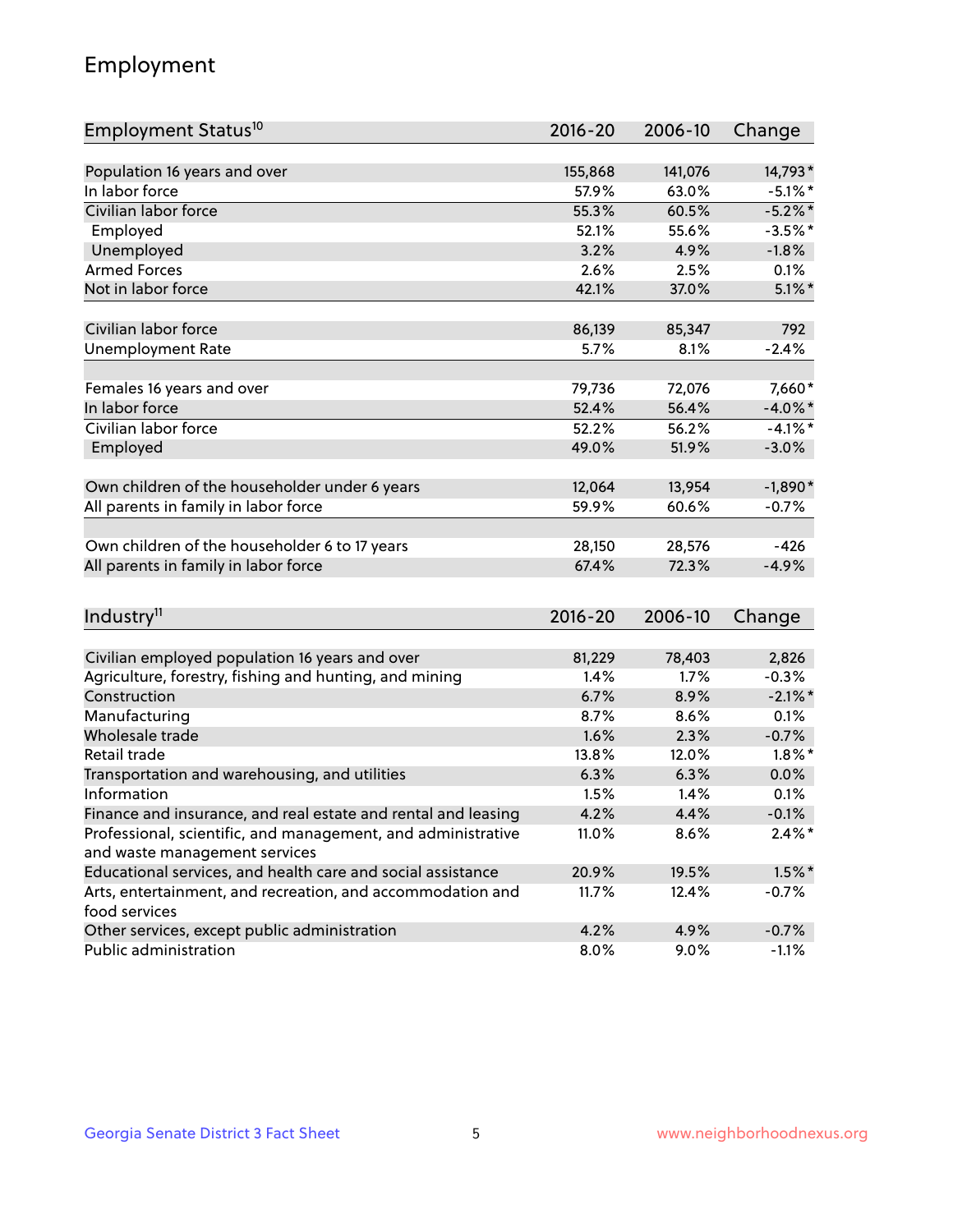## Employment, continued...

| Occupation <sup>12</sup>                                     | $2016 - 20$ | 2006-10 | Change     |
|--------------------------------------------------------------|-------------|---------|------------|
|                                                              |             |         |            |
| Civilian employed population 16 years and over               | 81,229      | 78,403  | 2,826      |
| Management, business, science, and arts occupations          | 31.9%       | 28.1%   | $3.8\%$ *  |
| Service occupations                                          | 19.6%       | 20.7%   | $-1.1%$    |
| Sales and office occupations                                 | 22.1%       | 25.1%   | $-3.0\%$ * |
| Natural<br>construction,<br>and<br>resources,<br>maintenance | 11.5%       | 13.1%   | $-1.6%$    |
| occupations                                                  |             |         |            |
| Production, transportation, and material moving occupations  | 14.9%       | 13.0%   | $1.9\%$ *  |
| Class of Worker <sup>13</sup>                                | $2016 - 20$ | 2006-10 | Change     |
|                                                              |             |         |            |
| Civilian employed population 16 years and over               | 81,229      | 78,403  | 2,826      |
| Private wage and salary workers                              | 74.9%       | 72.1%   | 2.8%       |
| Government workers                                           | 18.6%       | 20.6%   | $-2.0\%$ * |
| Self-employed in own not incorporated business workers       | 6.3%        | 7.0%    | $-0.7%$    |
| Unpaid family workers                                        | 0.2%        | 0.3%    | $-0.0%$    |
| Job Flows <sup>14</sup>                                      | 2019        | 2010    | Change     |
|                                                              |             |         |            |
| Total Jobs in district                                       | 61,016      | 59,830  | 1,186      |
| Held by residents of district                                | 68.3%       | 68.7%   | $-0.4%$    |
| Held by non-residents of district                            | 31.7%       | 31.3%   | 0.4%       |
|                                                              |             |         |            |
| Jobs by Industry Sector <sup>15</sup>                        | 2019        | 2010    | Change     |
| Total Jobs in district                                       | 61,016      | 59,830  | 1,186      |
| Goods Producing sectors                                      | 11.3%       | 11.8%   | $-0.5%$    |
| Trade, Transportation, and Utilities sectors                 | 19.7%       | 21.7%   | $-2.0%$    |
| All Other Services sectors                                   | 69.0%       | 66.5%   | 2.5%       |
|                                                              |             |         |            |
| Total Jobs in district held by district residents            | 41,662      | 41,106  | 556        |
| <b>Goods Producing sectors</b>                               | 11.9%       | 12.2%   | $-0.3%$    |
| Trade, Transportation, and Utilities sectors                 | 15.9%       | 15.2%   | 0.7%       |
| All Other Services sectors                                   | 72.2%       | 72.5%   | $-0.4%$    |
|                                                              |             |         |            |
| Jobs by Earnings <sup>16</sup>                               | 2019        | 2010    | Change     |
|                                                              |             |         |            |
| Total Jobs in district                                       | 61,016      | 59,830  | 1,186      |
| Jobs with earnings \$1250/month or less                      | 27.1%       | 30.8%   | $-3.7%$    |
| Jobs with earnings \$1251/month to \$3333/month              | 39.7%       | 42.2%   | $-2.4%$    |
| Jobs with earnings greater than \$3333/month                 | 33.1%       | 27.0%   | 6.1%       |
|                                                              |             |         |            |
| Total Jobs in district held by district residents            | 41,662      | 41,106  | 556        |
| Jobs with earnings \$1250/month or less                      | 26.3%       | 29.4%   | $-3.1%$    |
| Jobs with earnings \$1251/month to \$3333/month              | 40.3%       | 42.8%   | $-2.5%$    |
| Jobs with earnings greater than \$3333/month                 | 33.4%       | 27.8%   | 5.6%       |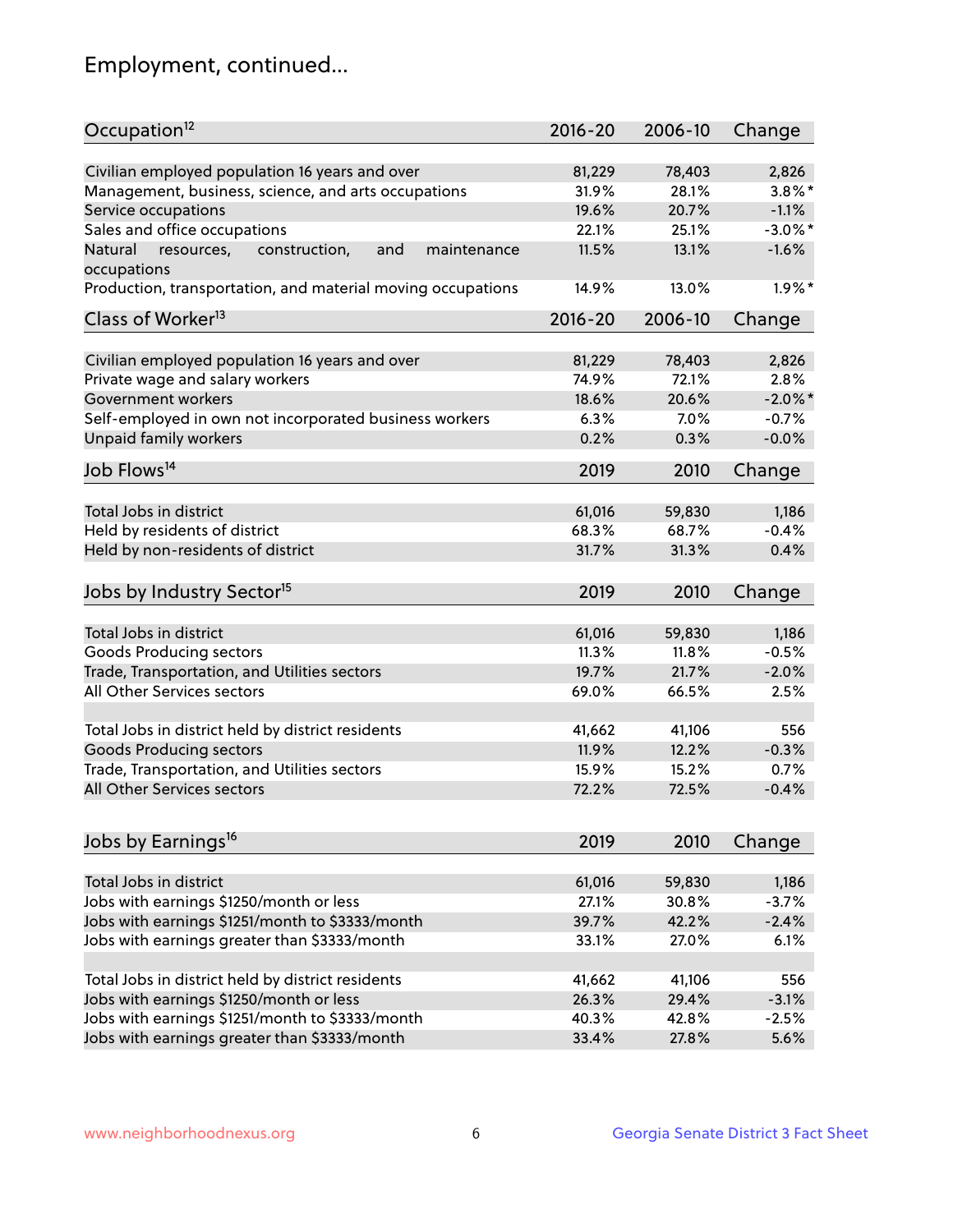## Employment, continued...

| Jobs by Age of Worker <sup>17</sup>               | 2019   | 2010   | Change  |
|---------------------------------------------------|--------|--------|---------|
|                                                   |        |        |         |
| Total Jobs in district                            | 61,016 | 59,830 | 1,186   |
| Jobs with workers age 29 or younger               | 23.7%  | 25.1%  | $-1.4%$ |
| Jobs with workers age 30 to 54                    | 52.3%  | 56.8%  | $-4.5%$ |
| Jobs with workers age 55 or older                 | 24.1%  | 18.1%  | 5.9%    |
|                                                   |        |        |         |
| Total Jobs in district held by district residents | 41,662 | 41,106 | 556     |
| Jobs with workers age 29 or younger               | 22.0%  | 22.7%  | $-0.7%$ |
| Jobs with workers age 30 to 54                    | 52.5%  | 58.0%  | $-5.5%$ |
| Jobs with workers age 55 or older                 | 25.5%  | 19.4%  | 6.2%    |
|                                                   |        |        |         |

#### Education

| School Enrollment <sup>18</sup>                | $2016 - 20$ | 2006-10 | Change     |
|------------------------------------------------|-------------|---------|------------|
|                                                |             |         |            |
| Population 3 years and over enrolled in school | 44,368      | 46,473  | $-2,104$   |
| Nursery school, preschool                      | 6.5%        | 5.9%    | $0.6\%$    |
| Kindergarten                                   | 4.5%        | 5.5%    | $-1.1%$    |
| Elementary school (grades 1-8)                 | 46.2%       | 43.9%   | 2.4%       |
| High school (grades 9-12)                      | 23.9%       | 24.2%   | $-0.3%$    |
| College or graduate school                     | 18.9%       | 20.5%   | $-1.6%$    |
| Educational Attainment <sup>19</sup>           | $2016 - 20$ | 2006-10 | Change     |
|                                                |             |         |            |
| Population 25 years and over                   | 134,295     | 117,233 | 17,062*    |
| Less than 9th grade                            | 3.6%        | 4.6%    | $-1.0%$    |
| 9th to 12th grade, no diploma                  | 8.9%        | 11.8%   | $-2.9\%$ * |
| High school graduate (includes equivalency)    | 32.5%       | 34.9%   | $-2.5%$ *  |
| Some college, no degree                        | 24.1%       | 22.0%   | $2.1\%$ *  |
| Associate's degree                             | 8.2%        | 6.9%    | $1.3\%$ *  |
| Bachelor's degree                              | 14.1%       | 12.0%   | $2.1\%$ *  |
| Graduate or professional degree                | 8.7%        | 7.7%    | $0.9\%$    |
|                                                |             |         |            |
| Percent high school graduate or higher         | 87.5%       | 83.6%   | 4.0%*      |
| Percent bachelor's degree or higher            | 22.8%       | 19.8%   | $3.0\%$ *  |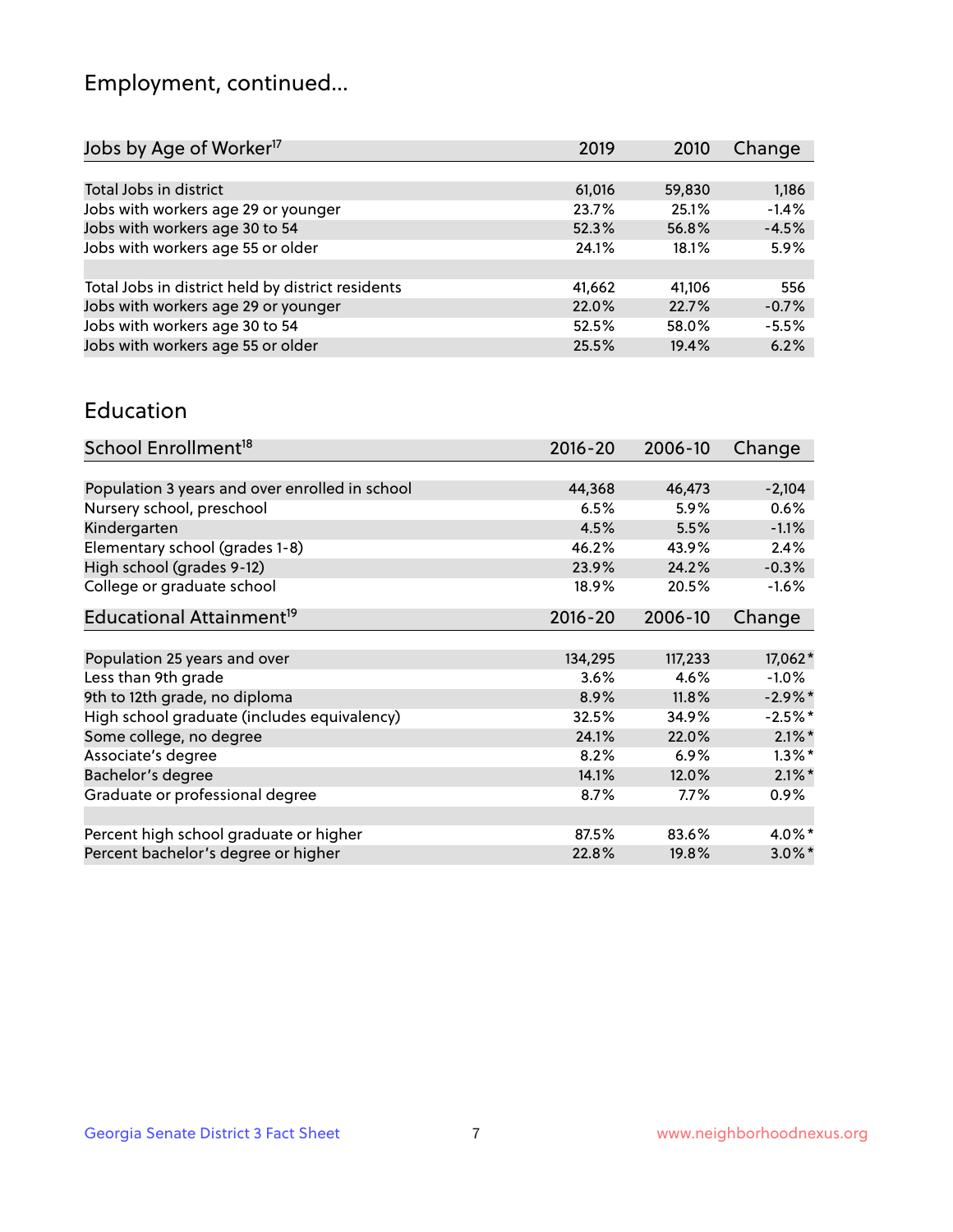## Housing

| Households by Type <sup>20</sup>                     | 2016-20       | 2006-10       | Change            |
|------------------------------------------------------|---------------|---------------|-------------------|
|                                                      |               |               |                   |
| <b>Total households</b>                              | 74,955        | 68,641        | $6,315*$          |
| Family households (families)                         | 67.4%         | 69.1%         | $-1.7%$ *         |
| With own children under 18 years                     | 25.2%         | 30.3%         | $-5.1\%$ *        |
| Married-couple family                                | 48.5%         | 51.0%         | $-2.5%$ *         |
| With own children of the householder under 18 years  | 15.7%         | 19.7%         | $-4.1%$ *         |
| Male householder, no wife present, family            | 4.3%          | 3.7%          | 0.6%              |
| With own children of the householder under 18 years  | 1.9%          | 2.1%          | $-0.1%$           |
| Female householder, no husband present, family       | 14.6%         | 14.4%         | 0.1%              |
| With own children of the householder under 18 years  | 7.5%          | 8.5%          | $-1.0%$           |
| Nonfamily households                                 | 32.6%         | 30.9%         | $1.7\%$           |
| Householder living alone                             | 27.9%         | 25.8%         | $2.2\%$ *         |
| 65 years and over                                    | 11.3%         | 9.6%          | $1.7\%$ *         |
|                                                      |               |               |                   |
| Households with one or more people under 18 years    | 29.8%         | 35.0%         | $-5.2%$           |
| Households with one or more people 65 years and over | 32.6%         | 24.2%         | $8.3\%$ *         |
|                                                      |               |               |                   |
| Average household size                               | 2.54          | 2.61          | $-0.07*$          |
| Average family size                                  | 3.10          | 3.15          | $-0.05$           |
| Housing Occupancy <sup>21</sup>                      | 2016-20       | 2006-10       | Change            |
| Total housing units                                  | 93,429        | 86,428        | 7,001*            |
| Occupied housing units                               | 80.2%         | 79.4%         | 0.8%              |
| Vacant housing units                                 | 19.8%         | 20.6%         | $-0.8%$           |
|                                                      |               |               |                   |
| Homeowner vacancy rate                               | 1.6           | 3.3           | $-1.7*$           |
| Rental vacancy rate                                  | 10.8          | 8.2           | 2.6               |
|                                                      |               |               |                   |
| Units in Structure <sup>22</sup>                     | 2016-20       | 2006-10       | Change            |
| Total housing units                                  | 93,429        | 86,428        | 7,001*            |
| 1-unit, detached                                     | 61.6%         | 60.7%         | 1.0%              |
|                                                      |               |               |                   |
| 1-unit, attached<br>2 units                          | 3.7%<br>3.6%  | 3.3%<br>2.7%  | 0.4%<br>$0.9%$ *  |
| 3 or 4 units                                         |               |               | 0.2%              |
| 5 to 9 units                                         | 3.8%<br>4.0%  | 3.5%          | $-0.1%$           |
|                                                      |               | 4.1%          |                   |
| 10 to 19 units                                       | 2.3%          | 2.3%          | 0.0%              |
| 20 or more units<br>Mobile home                      | 3.0%<br>17.8% | 2.2%<br>21.3% | 0.8%<br>$-3.5%$ * |
| Boat, RV, van, etc.                                  | 0.2%          | 0.0%          | 0.2%              |
|                                                      |               |               |                   |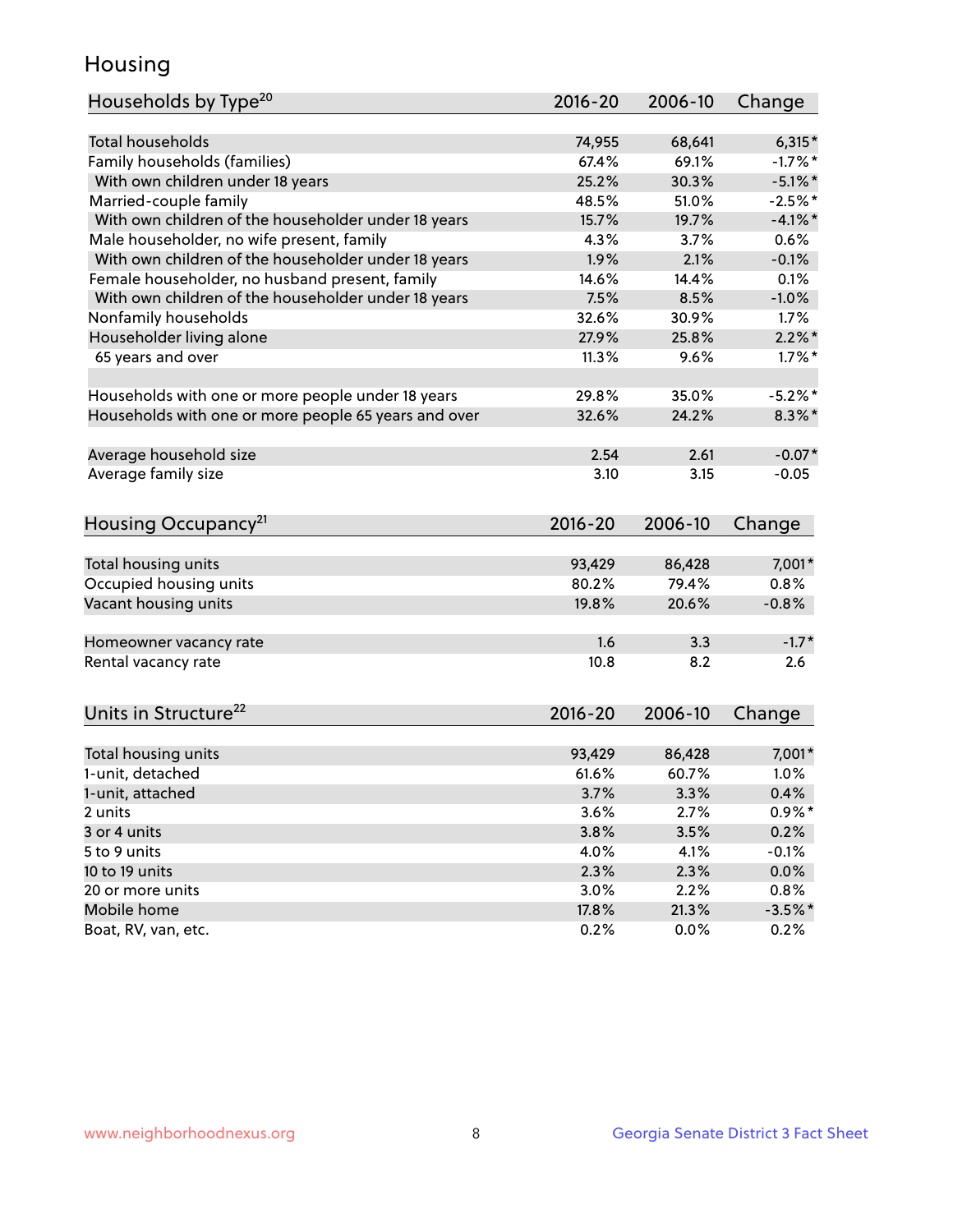## Housing, Continued...

| Year Structure Built <sup>23</sup>             | 2016-20     | 2006-10 | Change     |
|------------------------------------------------|-------------|---------|------------|
| Total housing units                            | 93,429      | 86,428  | 7,001*     |
| Built 2014 or later                            | 3.1%        | (X)     | (X)        |
| Built 2010 to 2013                             | 2.8%        | (X)     | (X)        |
| Built 2000 to 2009                             | 21.0%       | 19.1%   | $1.9\%$ *  |
| Built 1990 to 1999                             | 21.4%       | 24.5%   | $-3.1\%$ * |
| Built 1980 to 1989                             | 15.0%       | 18.1%   | $-3.1\%$ * |
| Built 1970 to 1979                             | 12.6%       | 13.6%   | $-0.9%$    |
| Built 1960 to 1969                             | 9.0%        | 8.7%    | 0.3%       |
| Built 1950 to 1959                             | 7.0%        | 7.3%    | $-0.3%$    |
| Built 1940 to 1949                             | 3.5%        | 3.5%    | $-0.0%$    |
| Built 1939 or earlier                          | 4.5%        | 5.1%    | $-0.6%$    |
| Housing Tenure <sup>24</sup>                   | $2016 - 20$ | 2006-10 | Change     |
| Occupied housing units                         | 74,955      | 68,641  | $6,315*$   |
| Owner-occupied                                 | 67.0%       | 68.5%   | $-1.5%$ *  |
| Renter-occupied                                | 33.0%       | 31.5%   | 1.5%       |
| Average household size of owner-occupied unit  | 2.52        | 2.61    | $-0.09*$   |
| Average household size of renter-occupied unit | 2.59        | 2.61    | $-0.02$    |
| Residence 1 Year Ago <sup>25</sup>             | $2016 - 20$ | 2006-10 | Change     |
| Population 1 year and over                     | 192,977     | 178,823 | 14,154*    |
| Same house                                     | 85.9%       | 83.0%   | $2.9\%*$   |
| Different house in the U.S.                    | 13.8%       | 16.5%   | $-2.7\%$ * |
| Same county                                    | 6.8%        | 8.6%    | $-1.8\%$ * |
| Different county                               | 7.0%        | 8.0%    | $-0.9%$    |
| Same state                                     | 3.5%        | 3.7%    | $-0.2%$    |
| Different state                                | 3.5%        | 4.3%    | $-0.7%$    |
| Abroad                                         | 0.3%        | 0.5%    | $-0.2%$    |
| Value of Housing Unit <sup>26</sup>            | $2016 - 20$ | 2006-10 | Change     |
| Owner-occupied units                           | 50,212      | 46,985  | $3,227*$   |
| Less than \$50,000                             | 14.5%       | 18.0%   | $-3.4%$    |
| \$50,000 to \$99,999                           | 14.8%       | 18.0%   | $-3.2\%$ * |
| \$100,000 to \$149,999                         | 17.0%       | 16.3%   | 0.7%       |
| \$150,000 to \$199,999                         | 16.6%       | 15.6%   | 1.0%       |
| \$200,000 to \$299,999                         | 17.2%       | 12.9%   | 4.3%*      |
| \$300,000 to \$499,999                         | 12.8%       | 12.0%   | 0.9%       |
| \$500,000 to \$999,999                         | 5.3%        | 5.5%    | $-0.2%$    |
| \$1,000,000 or more                            | 1.8%        | 1.9%    | $-0.1%$    |
| Median (dollars)                               | 159,970     | 142,984 | 16,986*    |
| Mortgage Status <sup>27</sup>                  | $2016 - 20$ | 2006-10 | Change     |
| Owner-occupied units                           | 50,212      | 46,985  | $3,227*$   |
| Housing units with a mortgage                  | 55.8%       | 63.3%   | $-7.5%$ *  |
| Housing units without a mortgage               | 44.2%       | 36.7%   | $7.5\%$ *  |
|                                                |             |         |            |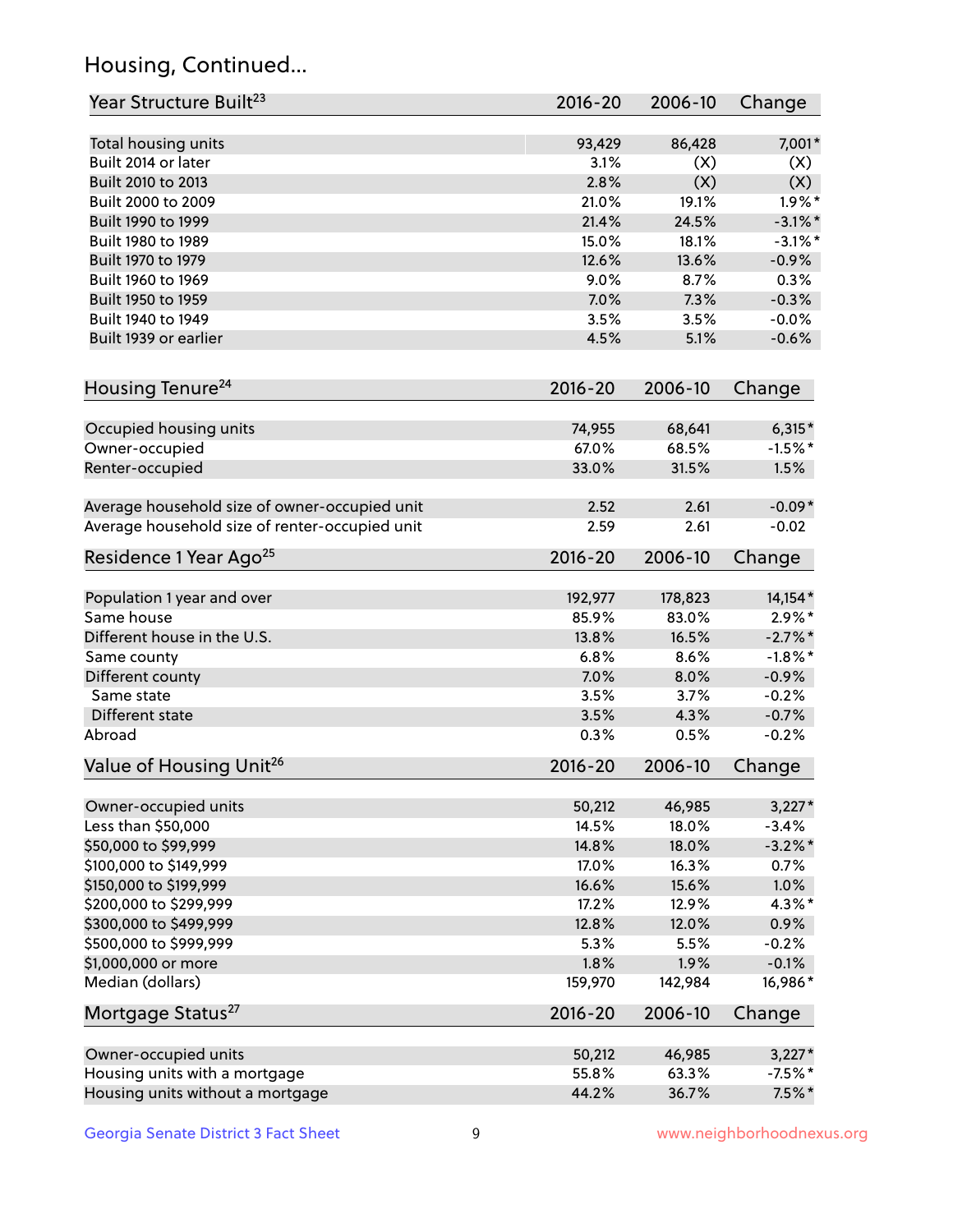## Housing, Continued...

| Selected Monthly Owner Costs <sup>28</sup>                                            | 2016-20     | 2006-10 | Change     |
|---------------------------------------------------------------------------------------|-------------|---------|------------|
| Housing units with a mortgage                                                         | 28,031      | 29,759  | $-1,728*$  |
| Less than \$300                                                                       | 0.1%        | 0.4%    | $-0.3%$    |
| \$300 to \$499                                                                        | 1.8%        | 3.7%    | $-1.9%$    |
| \$500 to \$999                                                                        | 26.0%       | 33.7%   | $-7.7%$ *  |
| \$1,000 to \$1,499                                                                    | 34.1%       | 30.4%   | $3.6\%$ *  |
| \$1,500 to \$1,999                                                                    | 19.3%       | 15.7%   | $3.6\%$ *  |
| \$2,000 to \$2,999                                                                    | 14.4%       | 11.5%   | 3.0%       |
| \$3,000 or more                                                                       | 4.3%        | 4.6%    | $-0.3%$    |
| Median (dollars)                                                                      | 1,273       | 1,174   | $99*$      |
| Housing units without a mortgage                                                      | 22,181      | 17,226  | 4,954*     |
| Less than \$150                                                                       | 4.2%        | 6.3%    | $-2.2%$    |
| \$150 to \$249                                                                        | 14.9%       | 24.2%   | $-9.3\%$ * |
| \$250 to \$349                                                                        | 23.4%       | 28.6%   | $-5.2%$    |
| \$350 to \$499                                                                        | 26.4%       | 22.5%   | 3.9%       |
| \$500 to \$699                                                                        | 19.7%       | 12.4%   | $7.3\%$ *  |
| \$700 or more                                                                         | 11.4%       | 6.0%    | $5.4\%$ *  |
| Median (dollars)                                                                      | 380         | 317     | $63*$      |
| Selected Monthly Owner Costs as a Percentage of<br>Household Income <sup>29</sup>     | $2016 - 20$ | 2006-10 | Change     |
| Housing units with a mortgage (excluding units where<br>SMOCAPI cannot be computed)   | 27,762      | 29,671  | $-1,909$   |
| Less than 20.0 percent                                                                | 48.8%       | 41.0%   | $7.9\%*$   |
| 20.0 to 24.9 percent                                                                  | 14.1%       | 14.5%   | $-0.4%$    |
| 25.0 to 29.9 percent                                                                  | 8.0%        | 11.8%   | $-3.8\%$ * |
| 30.0 to 34.9 percent                                                                  | 6.3%        | 8.2%    | $-1.9%$    |
| 35.0 percent or more                                                                  | 22.7%       | 24.4%   | $-1.7%$    |
| Not computed                                                                          | 269         | 88      | 181        |
| Housing unit without a mortgage (excluding units where<br>SMOCAPI cannot be computed) | 21,962      | 16,802  | $5,159*$   |
| Less than 10.0 percent                                                                | 48.0%       | 46.8%   | 1.2%       |
| 10.0 to 14.9 percent                                                                  | 21.4%       | 18.6%   | $2.8\%$ *  |
| 15.0 to 19.9 percent                                                                  | 9.7%        | 10.1%   | $-0.5%$    |
| 20.0 to 24.9 percent                                                                  | 5.1%        | 4.9%    | 0.2%       |
| 25.0 to 29.9 percent                                                                  | 4.7%        | 5.5%    | $-0.8%$    |
| 30.0 to 34.9 percent                                                                  | 2.4%        | 2.6%    | $-0.2%$    |
| 35.0 percent or more                                                                  | 8.8%        | 11.5%   | $-2.7%$    |
| Not computed                                                                          | 219         | 424     | $-205$     |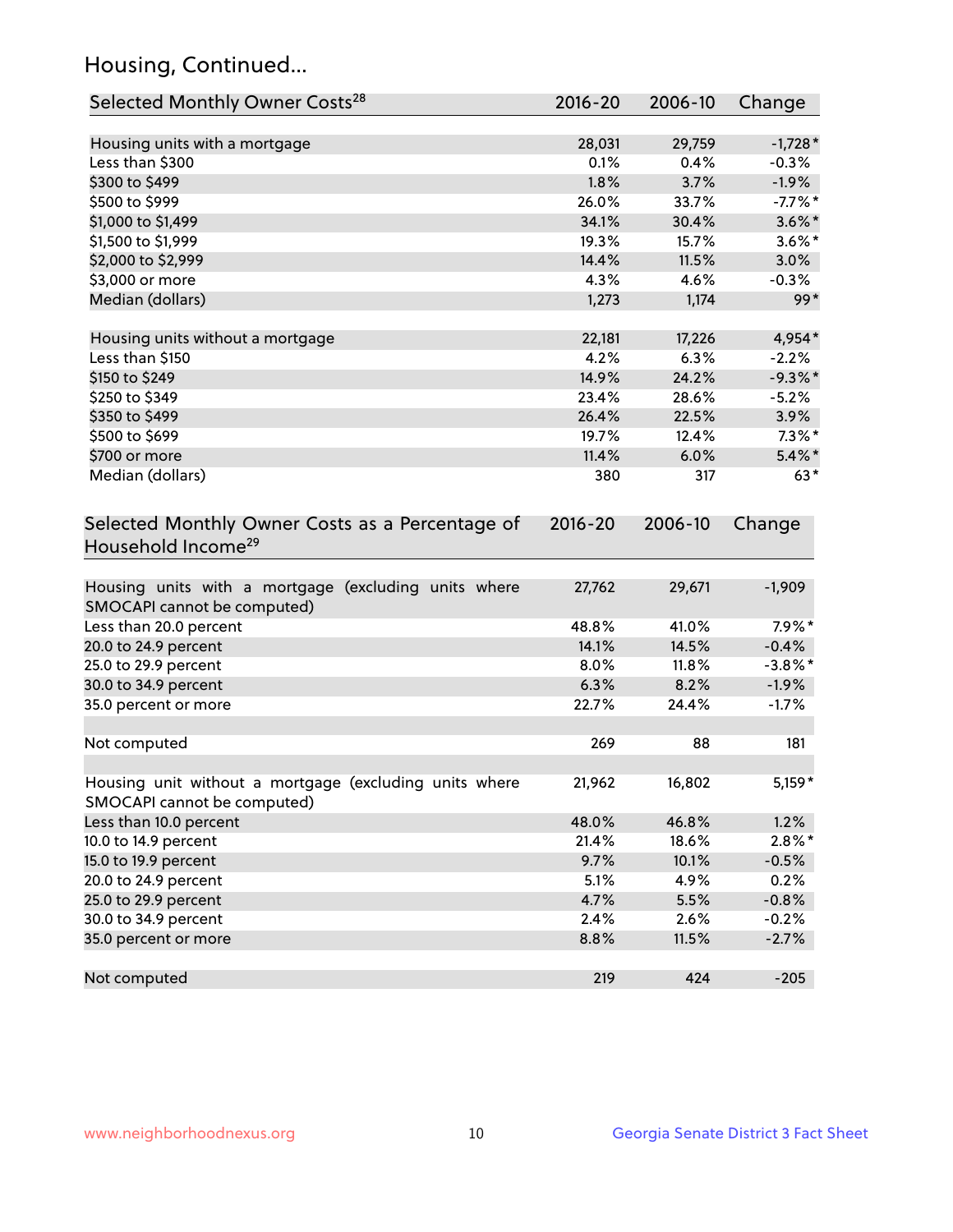## Housing, Continued...

| Gross Rent <sup>30</sup>                                     | 2016-20 | 2006-10 | Change   |
|--------------------------------------------------------------|---------|---------|----------|
|                                                              |         |         |          |
| Occupied units paying rent                                   | 22,943  | 19,495  | $3,448*$ |
| Less than \$200                                              | $1.9\%$ | 2.3%    | $-0.4%$  |
| \$200 to \$499                                               | 11.7%   | 18.7%   | $-7.0%$  |
| \$500 to \$749                                               | 24.9%   | 33.2%   | $-8.3%$  |
| \$750 to \$999                                               | 25.5%   | 28.5%   | $-3.0%$  |
| \$1,000 to \$1,499                                           | 28.0%   | 14.1%   | 13.8%*   |
| \$1,500 to \$1,999                                           | 5.8%    | 2.1%    | 3.7%     |
| \$2,000 or more                                              | 2.2%    | 1.1%    | $1.1\%$  |
| Median (dollars)                                             | 856     | 738     | $118*$   |
|                                                              |         |         |          |
| No rent paid                                                 | 1,800   | 2,160   | $-360$   |
|                                                              |         |         |          |
| Gross Rent as a Percentage of Household Income <sup>31</sup> | 2016-20 | 2006-10 | Change   |
|                                                              |         |         |          |
| Occupied units paying rent (excluding units where GRAPI      | 22,531  | 19,117  | $3,414*$ |
| cannot be computed)                                          |         |         |          |
| Less than 15.0 percent                                       | 15.8%   | 16.6%   | $-0.8%$  |
| 15.0 to 19.9 percent                                         | 13.8%   | 15.8%   | $-2.0%$  |
| 20.0 to 24.9 percent                                         | 12.7%   | 11.1%   | 1.6%     |
| 25.0 to 29.9 percent                                         | 12.7%   | 10.4%   | 2.4%     |
| 30.0 to 34.9 percent                                         | 8.5%    | 7.8%    | 0.7%     |
| 35.0 percent or more                                         | 36.5%   | 38.3%   | $-1.8%$  |
|                                                              |         |         |          |
| Not computed                                                 | 2,212   | 2,538   | $-326$   |

## Transportation

| Commuting to Work <sup>32</sup>           | 2016-20 | 2006-10 | Change    |
|-------------------------------------------|---------|---------|-----------|
|                                           |         |         |           |
| Workers 16 years and over                 | 83,846  | 79,220  | 4,626*    |
| Car, truck, or van - drove alone          | 81.8%   | 81.9%   | $-0.1%$   |
| Car, truck, or van - carpooled            | 8.9%    | 11.4%   | $-2.5%$ * |
| Public transportation (excluding taxicab) | 0.4%    | 0.4%    | $-0.1%$   |
| Walked                                    | 2.3%    | 1.6%    | 0.7%      |
| Other means                               | $1.8\%$ | $1.9\%$ | $-0.1%$   |
| Worked at home                            | 4.9%    | 2.8%    | $2.1\%$ * |
|                                           |         |         |           |
| Mean travel time to work (minutes)        | 23.6    | 22.3    | $1.3*$    |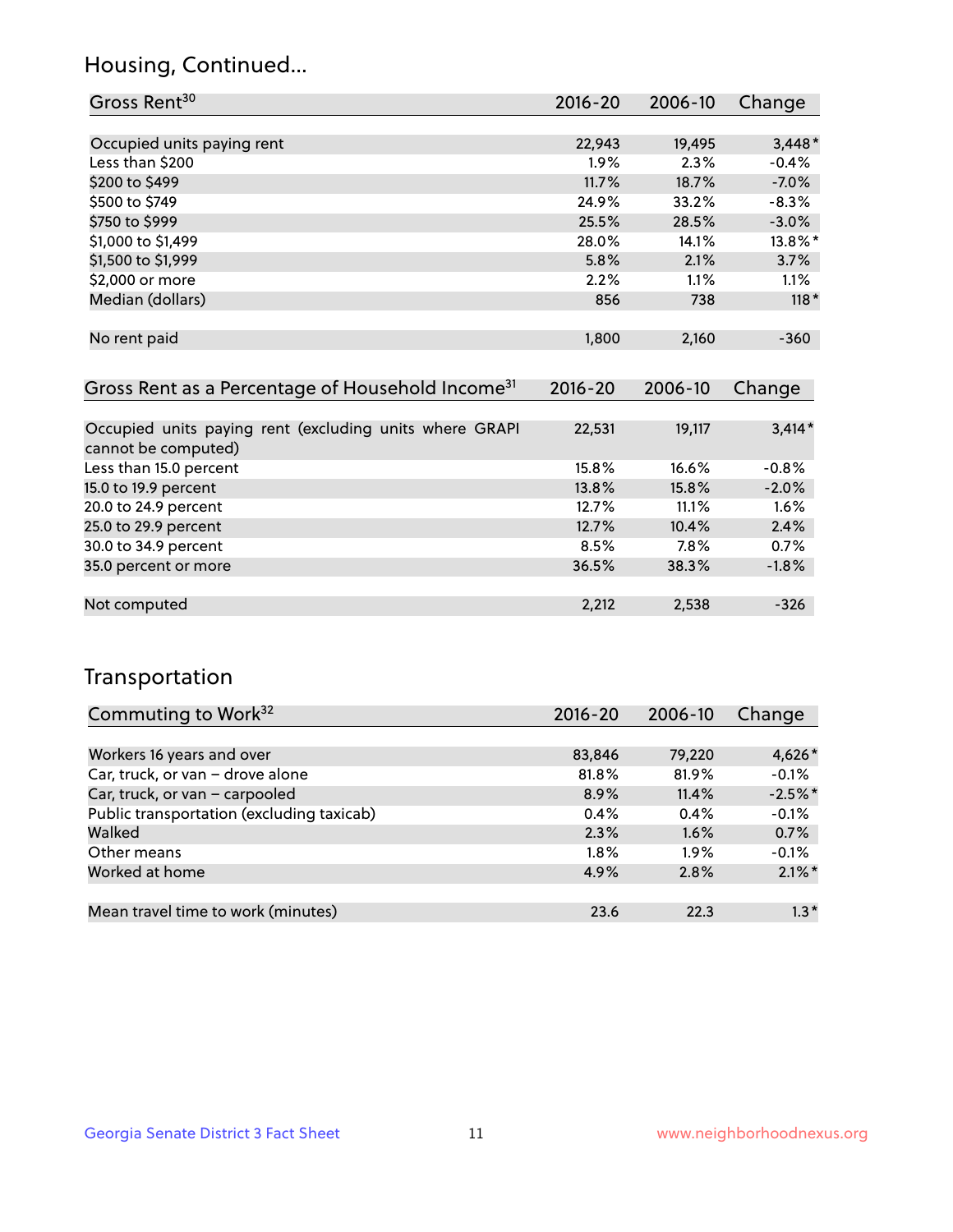## Transportation, Continued...

| Vehicles Available <sup>33</sup> | $2016 - 20$ | 2006-10 | Change     |
|----------------------------------|-------------|---------|------------|
|                                  |             |         |            |
| Occupied housing units           | 74,955      | 68,641  | $6,315*$   |
| No vehicles available            | $6.0\%$     | 6.2%    | $-0.2%$    |
| 1 vehicle available              | 34.8%       | 31.4%   | $3.4\%$ *  |
| 2 vehicles available             | 36.4%       | 40.3%   | $-3.8\%$ * |
| 3 or more vehicles available     | 22.7%       | 22.2%   | 0.5%       |

#### Health

| Health Insurance coverage <sup>34</sup>                 | 2016-20 |
|---------------------------------------------------------|---------|
|                                                         |         |
| Civilian Noninstitutionalized Population                | 188,800 |
| With health insurance coverage                          | 86.5%   |
| With private health insurance coverage                  | 60.5%   |
| With public health coverage                             | 39.6%   |
| No health insurance coverage                            | 13.5%   |
| Civilian Noninstitutionalized Population Under 19 years | 46,119  |
| No health insurance coverage                            | 6.5%    |
| Civilian Noninstitutionalized Population 19 to 64 years | 108,638 |
| In labor force:                                         | 78,309  |
| Employed:                                               | 73,901  |
| With health insurance coverage                          | 81.6%   |
| With private health insurance coverage                  | 77.4%   |
| With public coverage                                    | 7.4%    |
| No health insurance coverage                            | 18.4%   |
| Unemployed:                                             | 4,408   |
| With health insurance coverage                          | 59.7%   |
| With private health insurance coverage                  | 42.0%   |
| With public coverage                                    | 22.0%   |
| No health insurance coverage                            | 40.3%   |
| Not in labor force:                                     | 30,329  |
| With health insurance coverage                          | 76.9%   |
| With private health insurance coverage                  | 42.8%   |
| With public coverage                                    | 43.2%   |
| No health insurance coverage                            | 23.1%   |